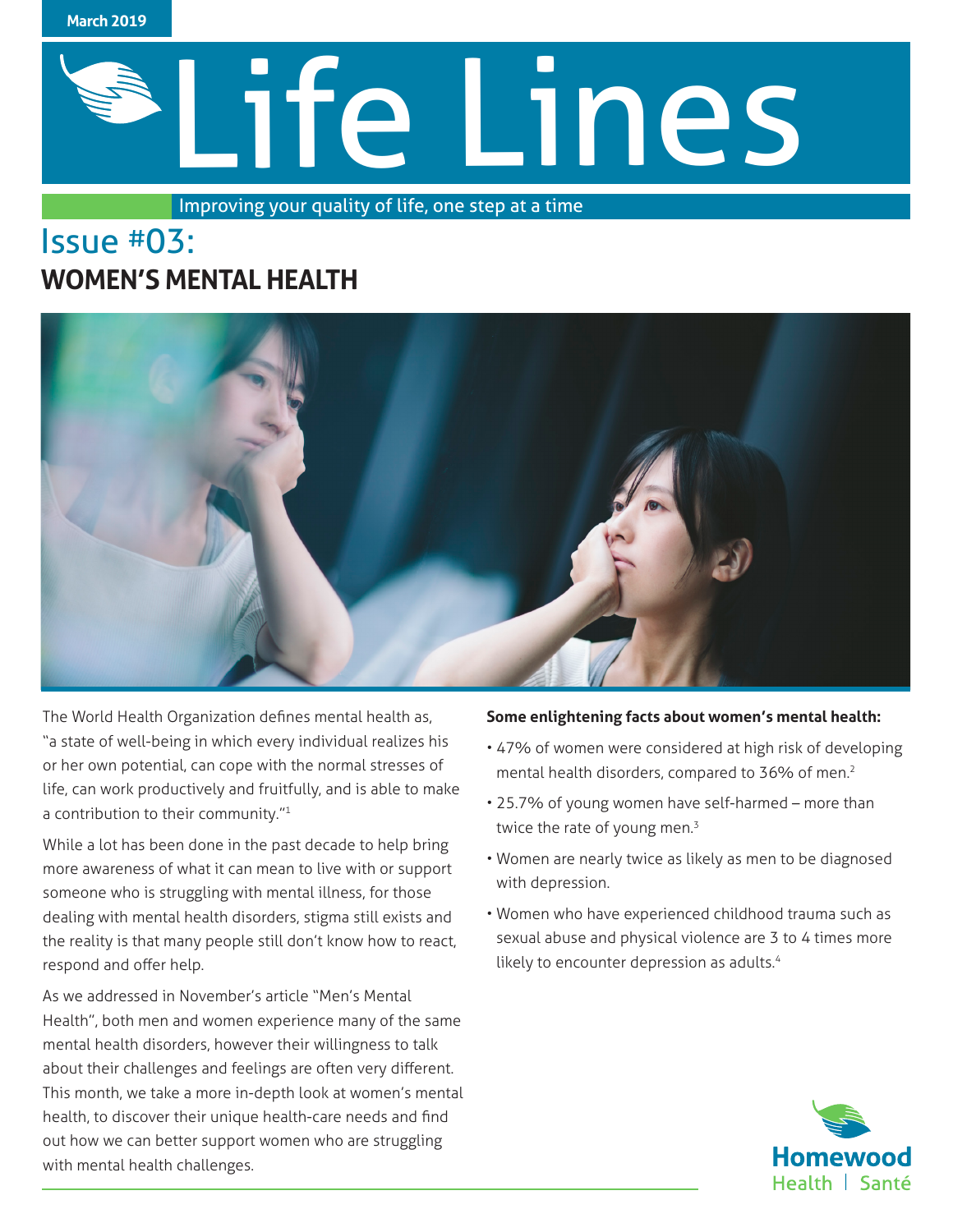# **Women's Mental Health**

- Women tend to experience more concurrent mental health disorders. Depression might be accompanied by anxiety, agoraphobia (feeling unsafe), panic disorders, somatoform disorders (symptoms of physical illness or pain that cannot be fully diagnosed), and post-traumatic stress disorder (PTSD).1
- Women have significantly higher rates of developing PTSD following exposure to traumatic events – at least double that of men.
- An alarming 80% of individuals with eating disorders are women, which has the highest overall mortality rate of any mental illness.<sup>6</sup>

Though many mental illnesses seem to be gender neutral, women often have different signs and symptoms, requiring different treatments and services. For example, there are gender differences in age of onset and symptoms of schizophrenia. Women often develop this condition later in life and have more hallucinations and psychotic symptoms than men. With bipolar disorder, women tend to develop more rapid cycling forms and experience more anxiety, depression and medical illnesses than men. They also have a higher chance of being hospitalized during the manic phase.

#### **Social stereotypes don't help to reduce stigma**

Many may find this surprising, recent surveys show that *"42% of Canadians were unsure whether they would socialize with a friend who has a mental illness"* and only *"50% of Canadians would tell friends or co-workers that they have a family member with a mental illness, compared to 72% who would discuss a diagnosis of cancer."* <sup>1</sup>

Many gender-based stereotypes also exist, creating societal beliefs that women are more prone to being emotional and therefore having emotional problems. Often, women's biology and reproduction factor into these negative stereotypes, but these physiological distinctions are valid contributors that do affect women's mental health.

Society has conditioned the way we see femininity. Many gender acquired risks arise from women's greater exposure to discrimination and disadvantages, such as traditionally earning less than men in paid work and bearing the responsibility of being wives, mothers and caregivers of others. Traditional gender roles can also increase women's vulnerability to mental health issues by imposing obedience and dependence. On top of a duty to take on the constant care of others, women are typically expected to take care of all the unpaid work of maintaining a household as well.

#### **Women are often busy helping everyone else**

We know that traditionally, women take on a higher proportion of caregiving of both children and elderly family members than men, but when it starts to become overwhelming is when women try to balance their roles in the workplace with what's going on at home. Despite seeing an increase in women in more executive roles, studies show that 80% of caregivers are still women. The burden of all of these responsibilities greatly increases their rates of stress - which not only affects mental health, but physical health as well. A WHO report pointed out that, "the inequity of the division of labour was the most important predictor of depressive symptoms rather than the absolute number of hours worked."<sup>4</sup>

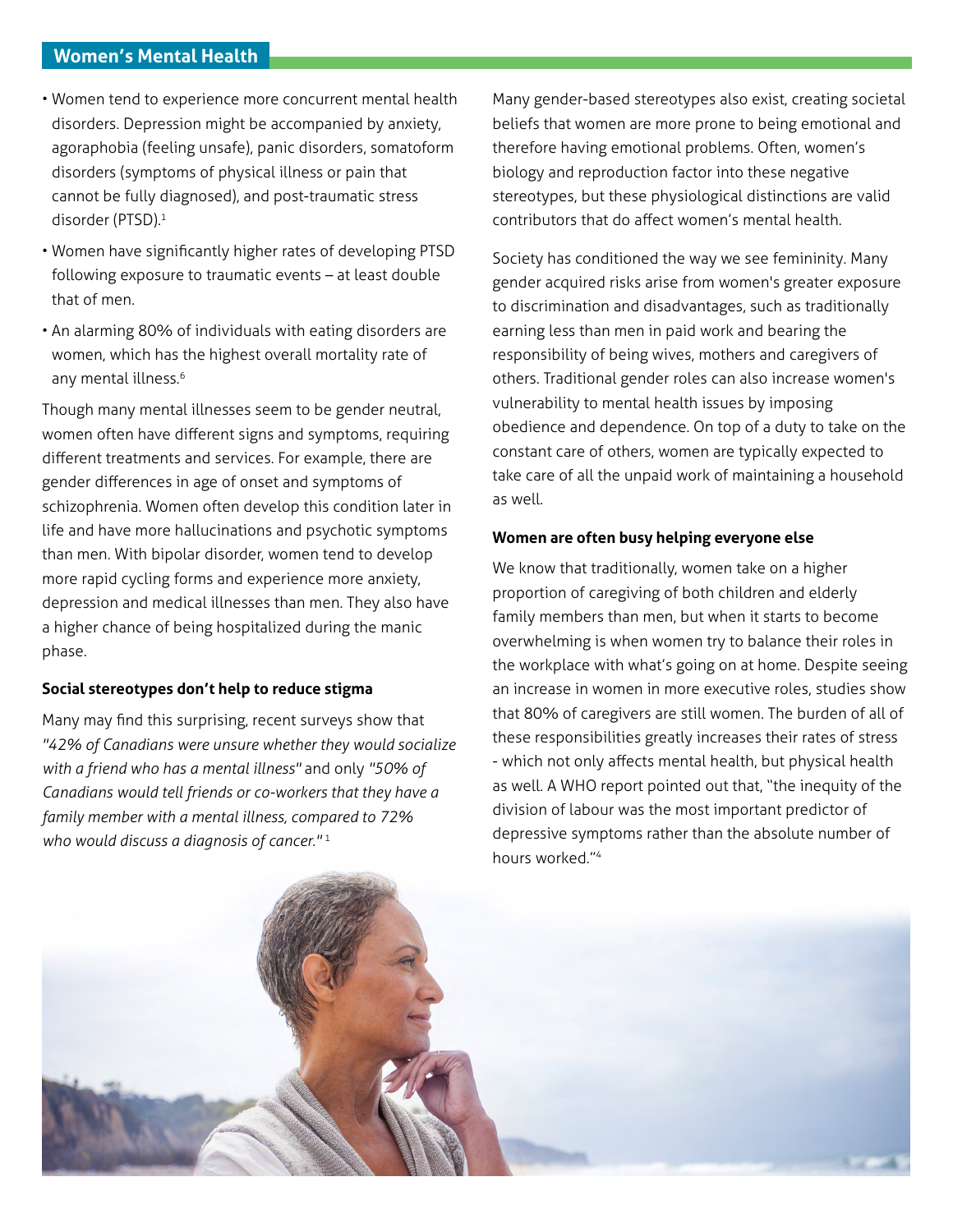### **Women's Mental Health**

There are also other fairly distinct factors which increase a woman's risk of developing mental health challenges. For instance, women suffering from emotional distress, exhaustion and parenting difficulties associated with newborns, or those who have experienced infant loss, can develop serious postnatal depression. They may feel isolated and unable to cope with the stress of added responsibilities due to the biological and physiological changes their bodies are undergoing post-pregnancy. Women's risk of experiencing mental health challenges also increases when economic, political and social forces intervene to disrupt their income, employment and living conditions. These all create disadvantages that can reduce access to mental health care. What's interesting is that when these factors are taken into account and addressed, they can offset biological and reproductive influences affecting women's mental health, and many risk factors then disappear.4

# **How can we better support women and their mental health?**

While women are more likely to speak with their primary care physicians about mental health challenges, women also fear seeking treatment because of the social stigma and their obligations as parent and caregiver. If a woman does not look for help when a disorder first develops, it could mean that they delay seeking support and/or treatment for considerable time.

Historically, treatment has largely ignored gender distinctions, even though there are unique challenges for women with mental health disorders tied to biology. Women often have different responses to medications than men, and female life-cycle events can affect the instance and the way that mental health challenges present. A report titled, Women, Mental Health and Mental Illness and Addiction in Canada: An Overview, concludes that "women's and men's health and health needs are distinct both because of differences in their bodies and because of differences in how women and men live, work, and play, as well as how they were raised as children."5

Once we open our minds to the fact that women and men do have distinct needs, we can collectively begin to work on changing beliefs and addressing risk factors that are directly related to "economic, social and gender disadvantages and biases."4 These inequalities affect mental and emotional well-being and addressing them will help with social change.

#### *Courageously speak out against stereotypes*

Having an awareness of stereotypes that are reinforcing stigma and preventing someone from getting help or talking about their mental health challenges can make a significant difference. Don't be afraid to challenge misconceptions like emotional problems being associated with women. Introducing new information can be the first step to changing someone's beliefs.

#### *Support new ways to deliver help*

Women need to be able to access services that allow them to feel more in control of their minds and bodies. They might need to be delivered in different, easy-to-access locations, or at alternate times than traditional care and treatment options. As a consideration, postpartum treatment could be given as part of general maternity services, where women being treated could bring their babies along. Today, most are admitted to psychiatric units in hospitals, alone. Pay attention to new partnerships and resources that make services available to women in familiar and trusted settings.